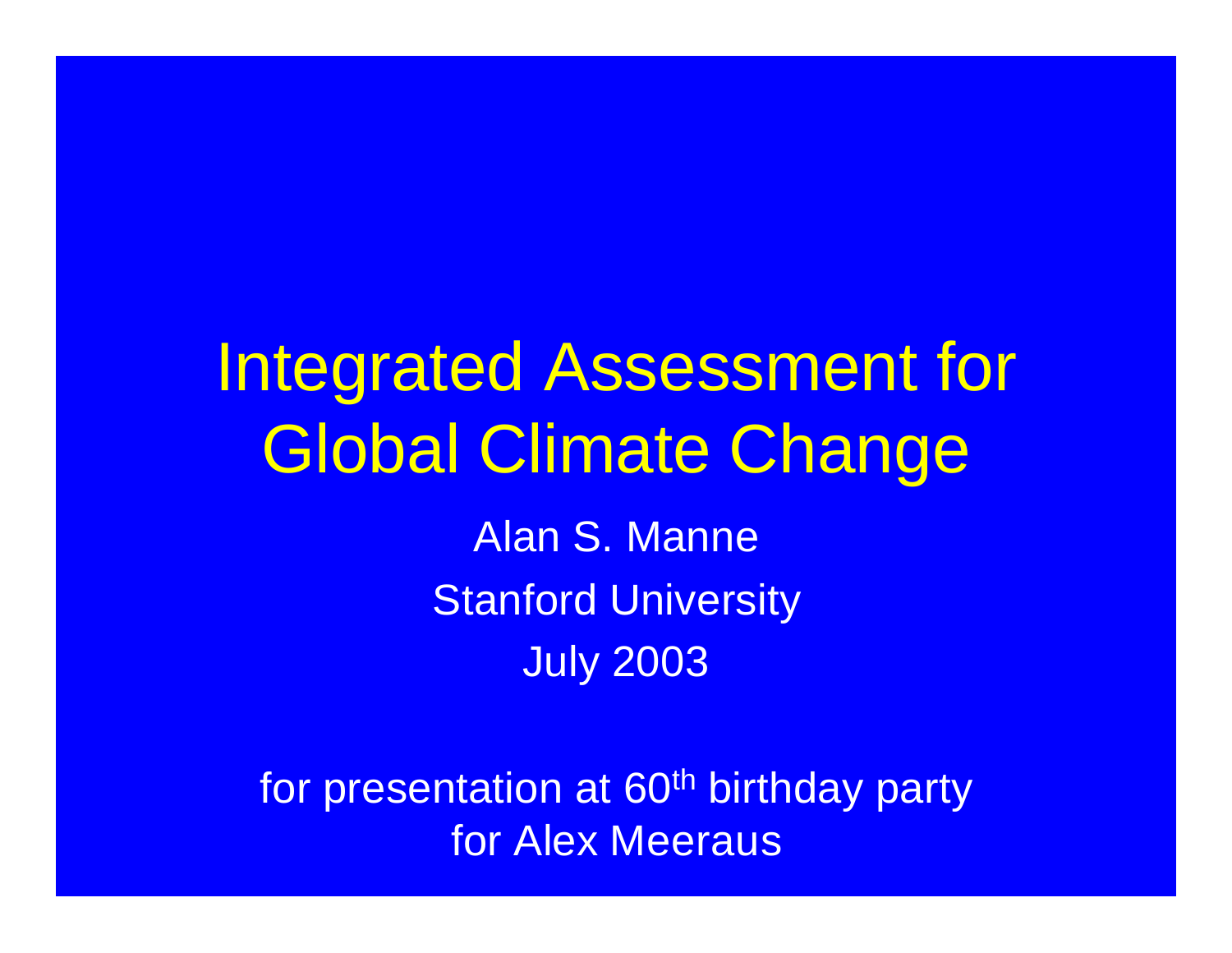A typical integrated assessment model contains submodels governing:

energy-related emissions non-energy emissions the domestic and international economy global climate change.

Time horizon: 2100 or beyond. Importance of the discount rate. Prescriptive vs. descriptive views.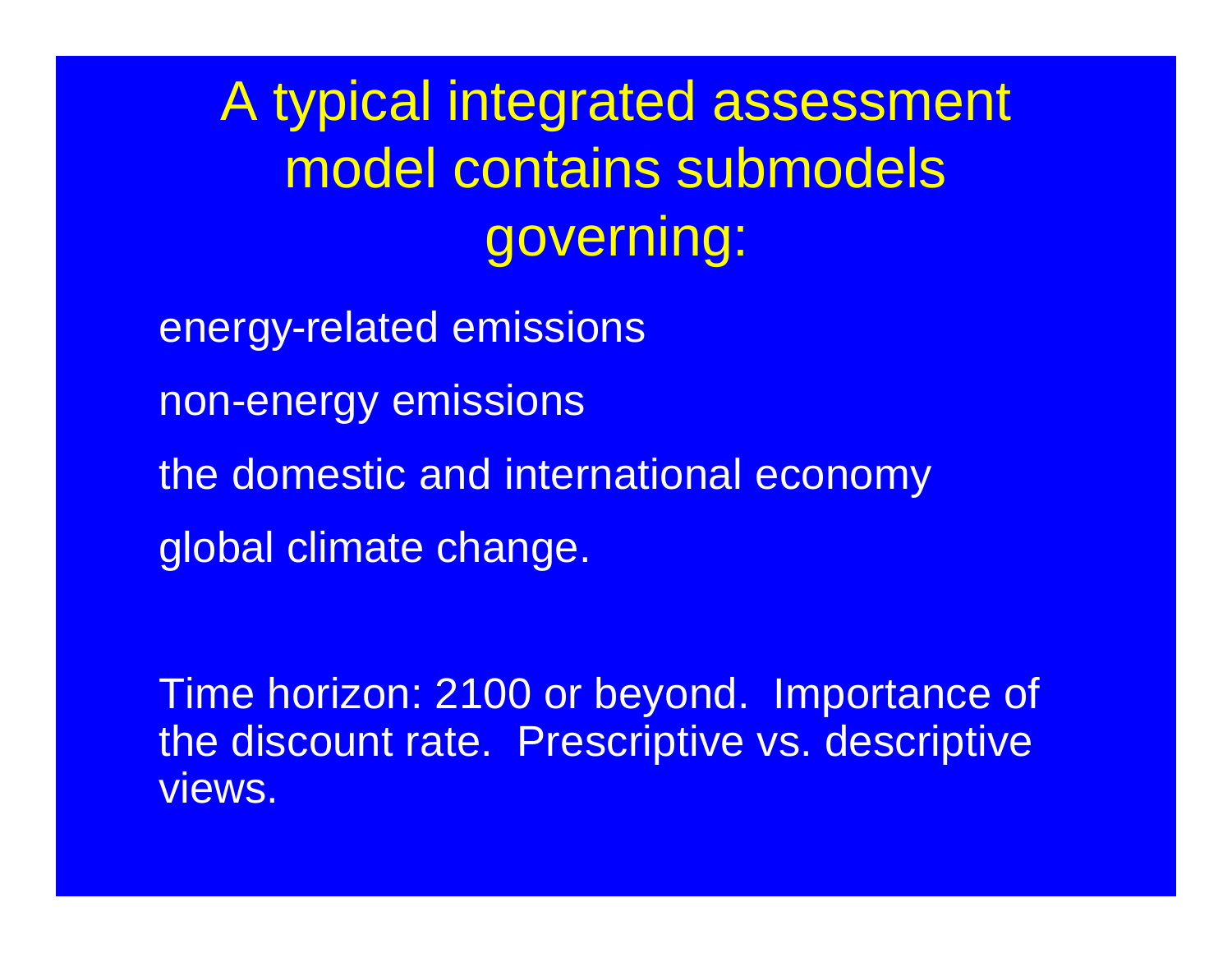## **Outline**

- BAU (business as usual) vs. control scenarios (e.g., stabilize temperature)
- policy questions and political issues
- algorithm issues
- general equilibrium applications with Negishi weights
- alternative algorithms for LBD (learn-bydoing)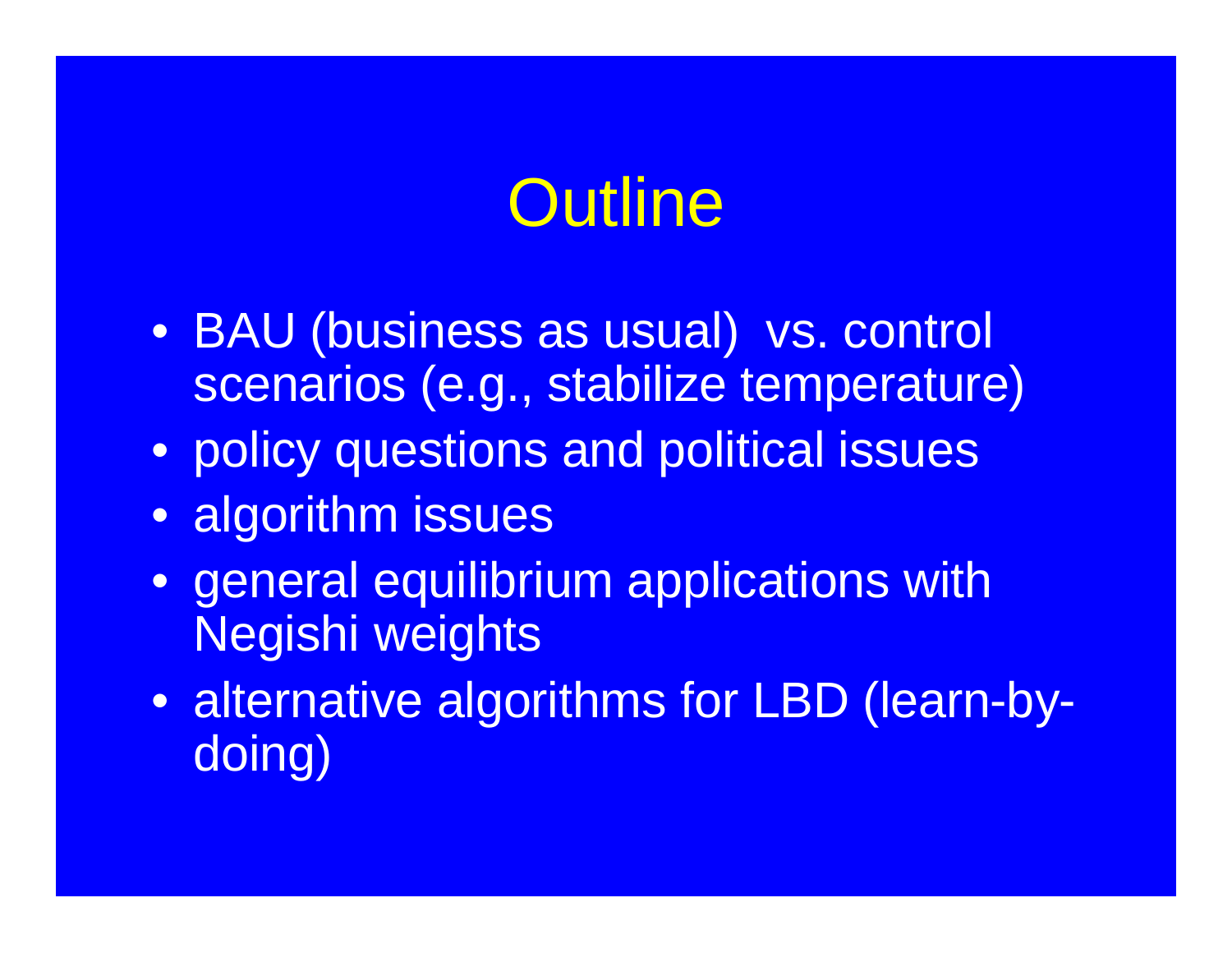### The following figures are based upon the website:

www.stanford.edu/group/MERGE

There is full flexibility for abatement wrt: "when" - time periods "where" - regions "what" - greenhouse gases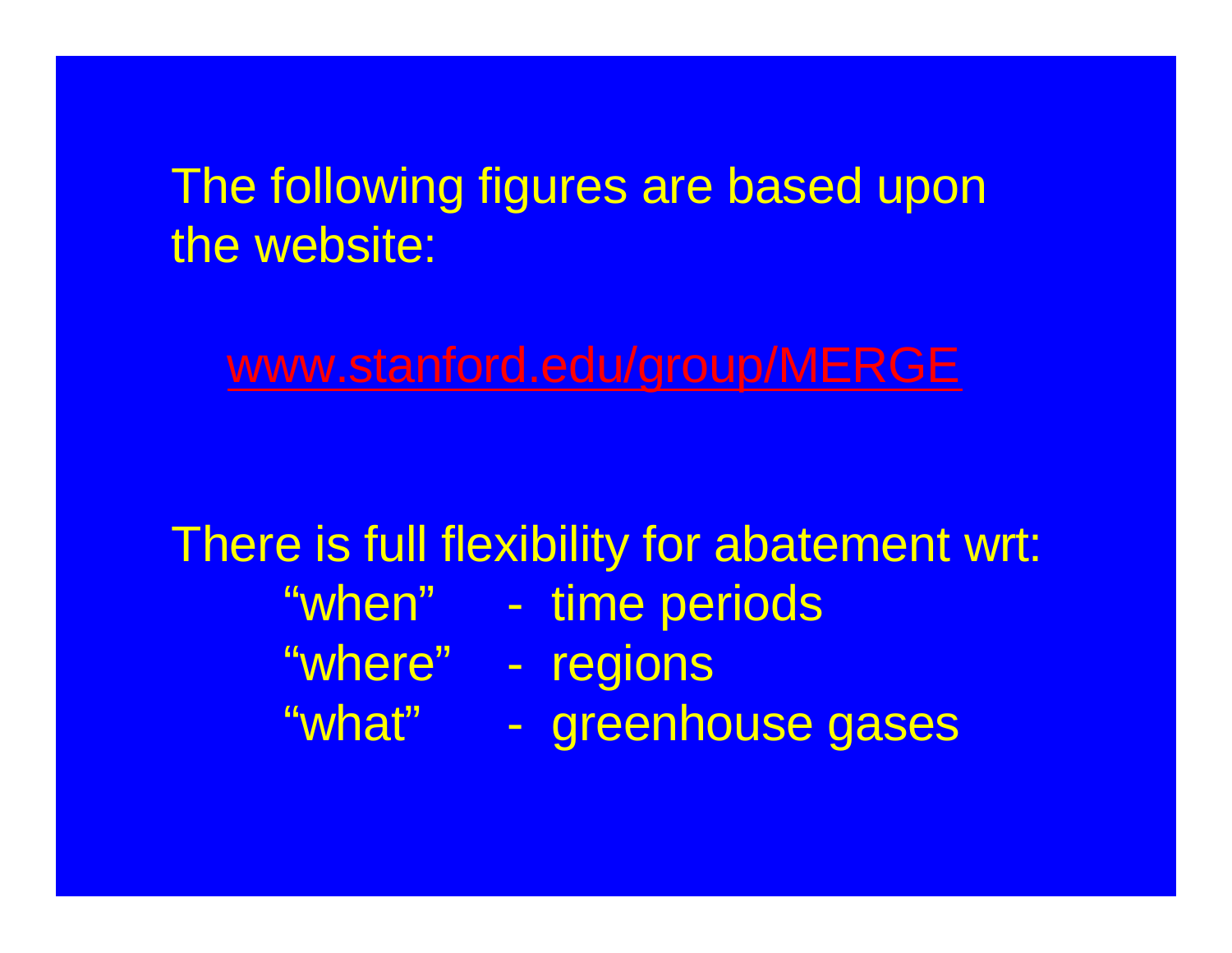#### **Figure 1. Global carbon emissions**

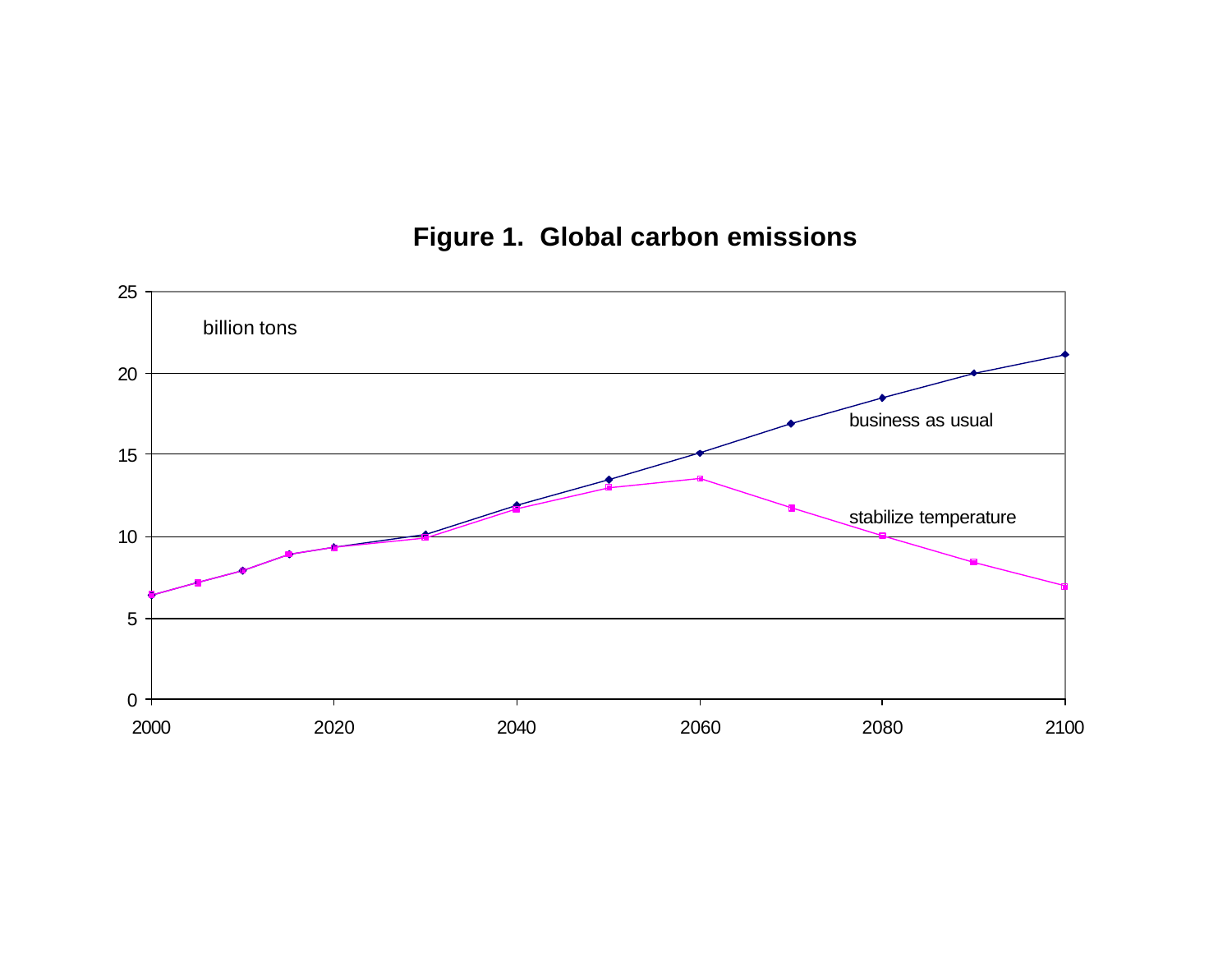

#### **Figure 2. Mean global temperature - increase from 2000**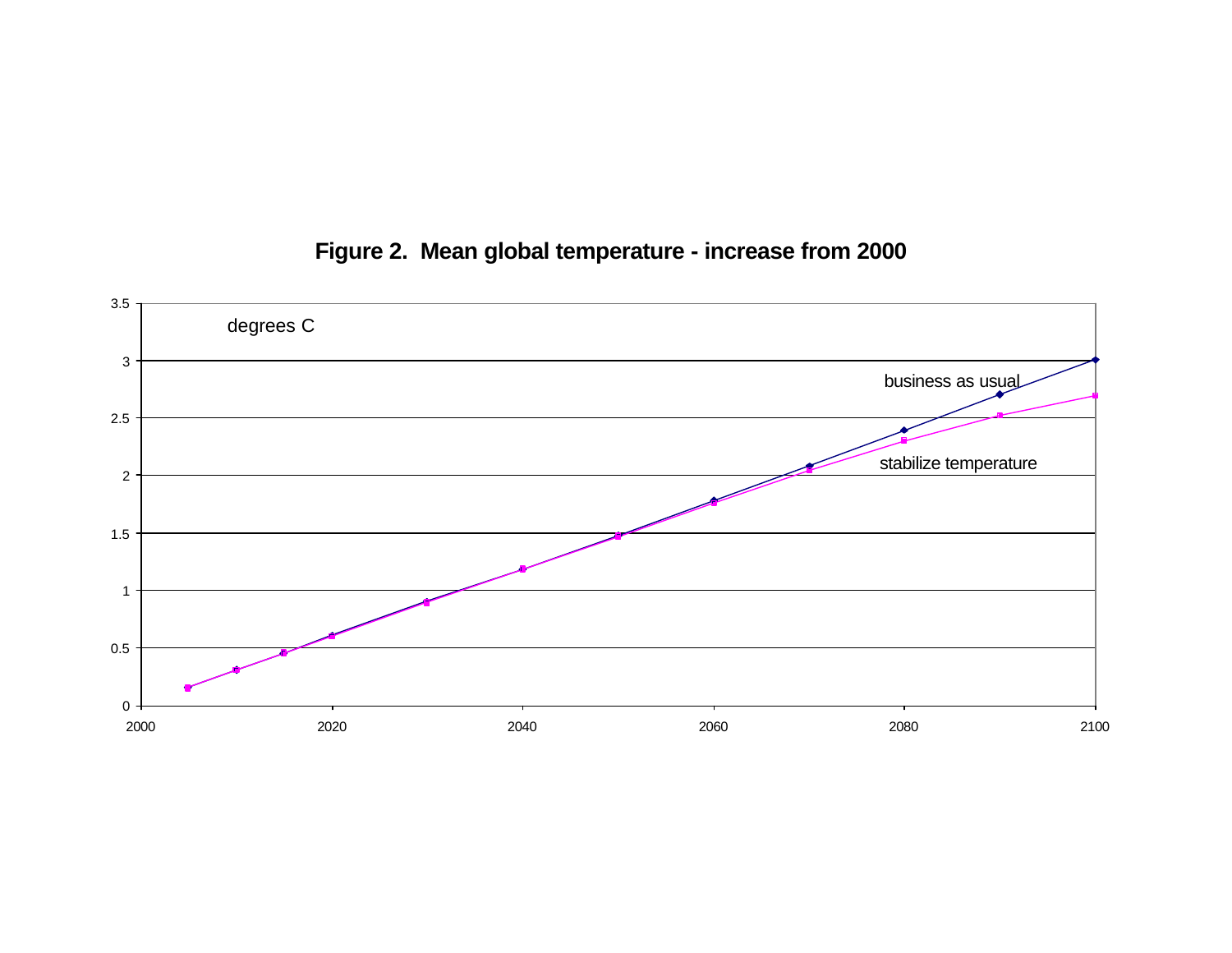### Policy implications:

- To minimize global cost of stabilization, smooth departure from BAU emissions.
- Because of climate time lags, the realized temperature change differs even more gradually from BAU.
- Minimum cost depends on full "when", "where" and "what" flexibility.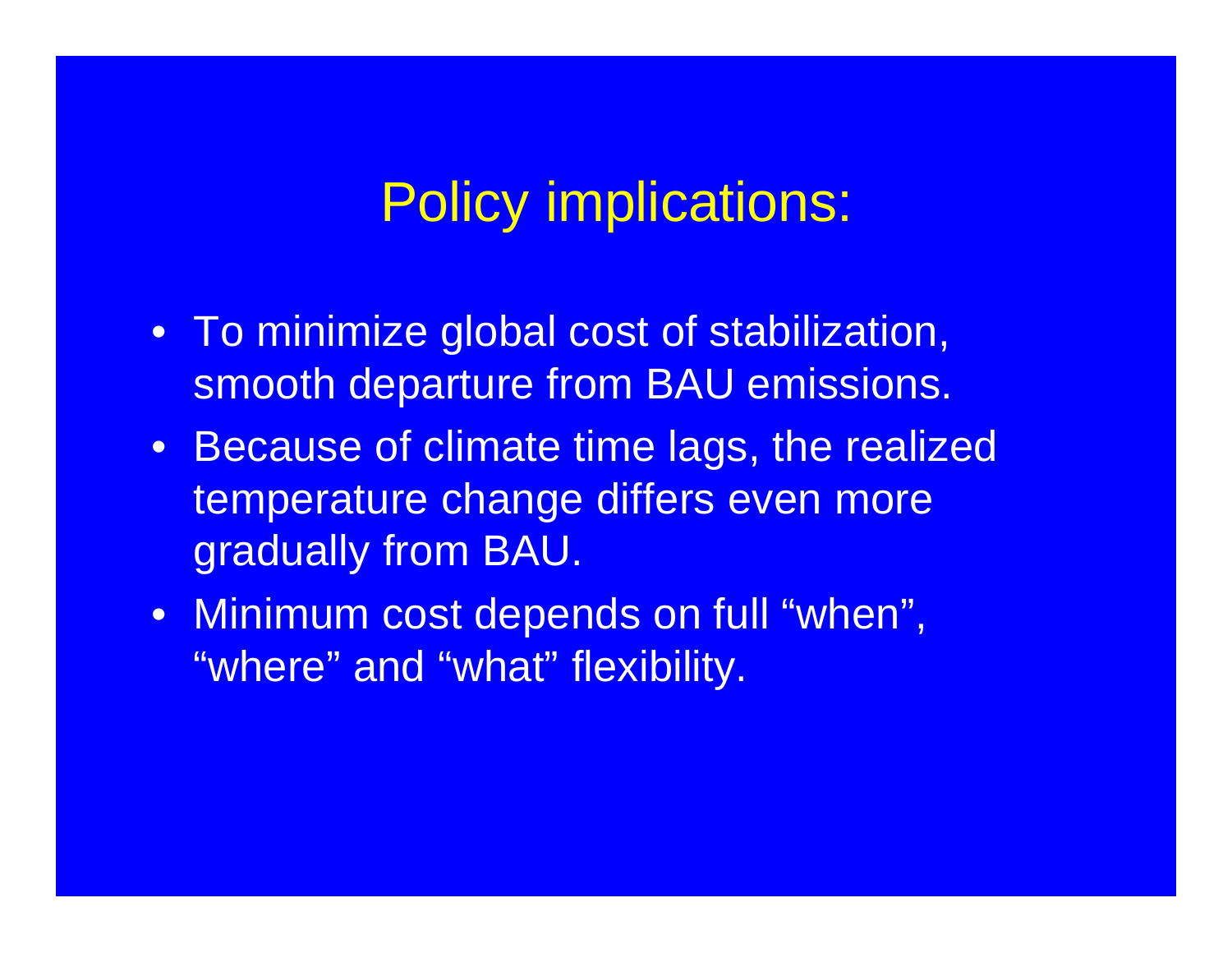# Policy questions and political **issues**

- equity vs. efficiency
- intergenerational tradeoffs
- "messy" nature of negotiated agreements, e.g. Kyoto Protocol of 1997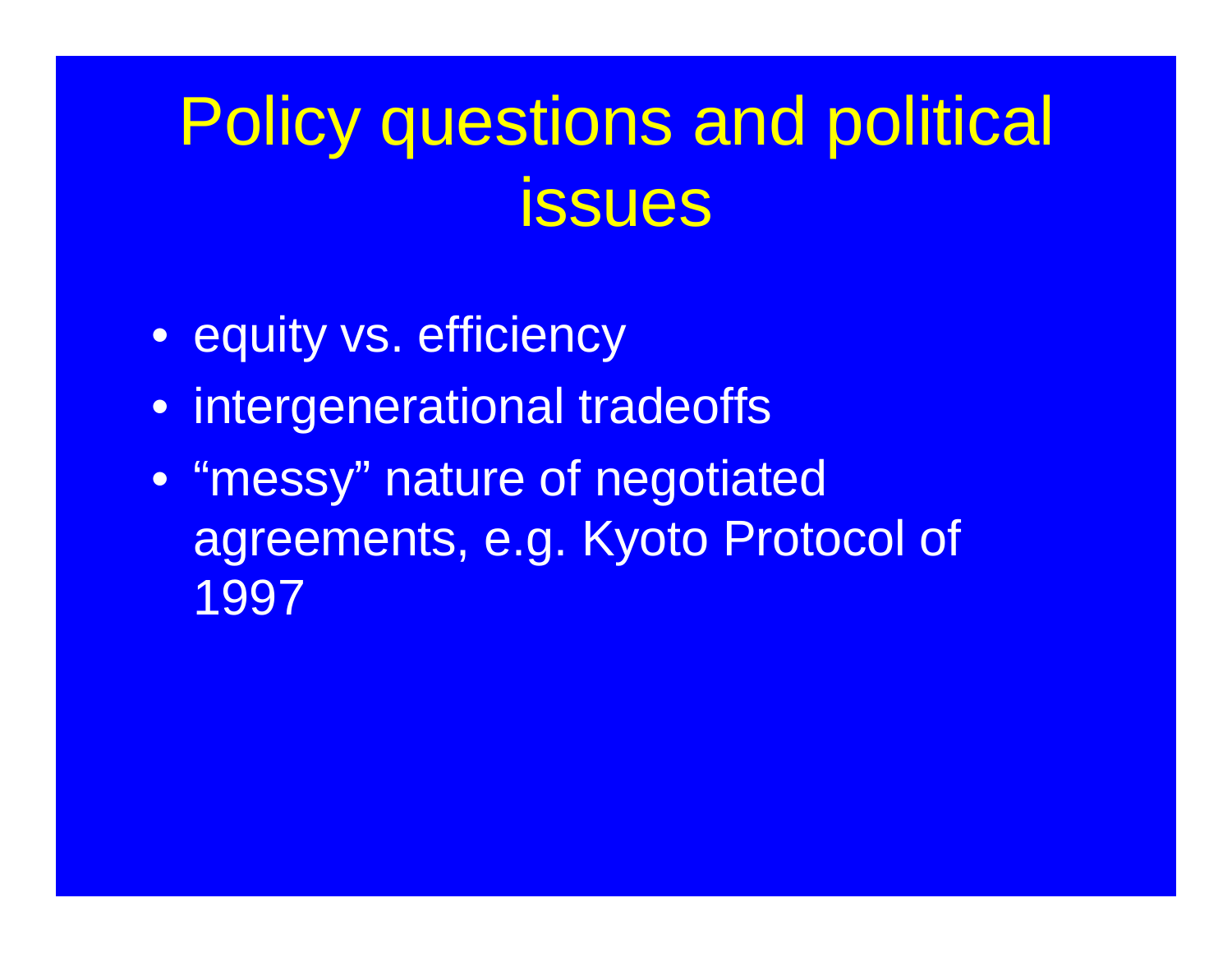## Algorithm issues

- Integrated assessment models can push the envelope for large-scale, convex, nonlinear optimization. Discounting can make things ugly.
- There are now about 30,000 single variables and 1,600 nonlinear, non-zero elements in MERGE.
- Currently using CONOPT3.
- For LBD ("learn-by-doing"), we have resorted to a heuristic.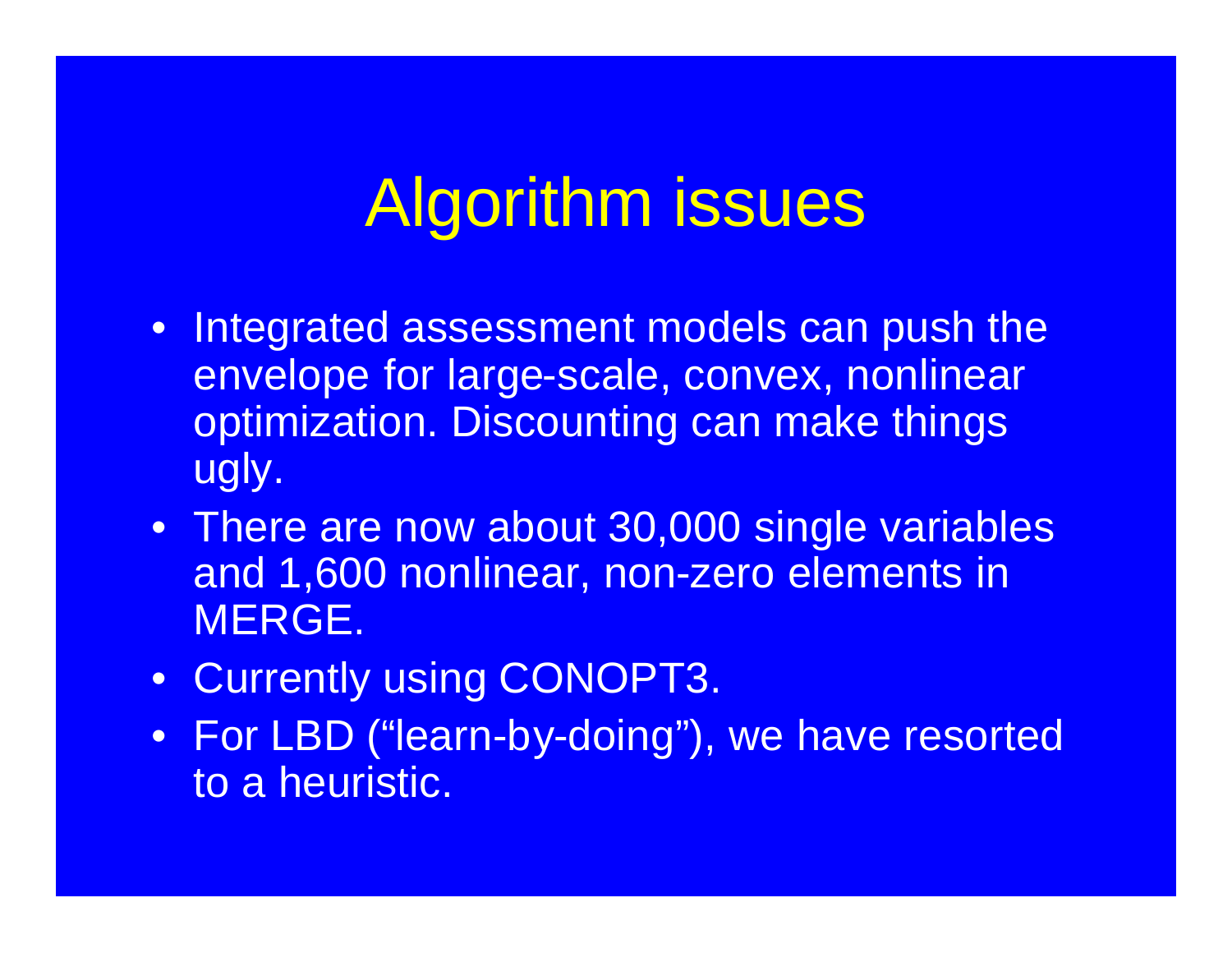# General equilibrium applications with Negishi weights

- With multiple agents, we avoid assumption of a single, global optimum.
- Each agent's Negishi weight represents its equilibrium value share of global resource endowments.
- For a given set of Negishi weights, we solve a conventional nonlinear optimization problem.
- A GAMS loop makes it straightforward to revise these weights, and to ensure that each agent satisfies its budget constraints.